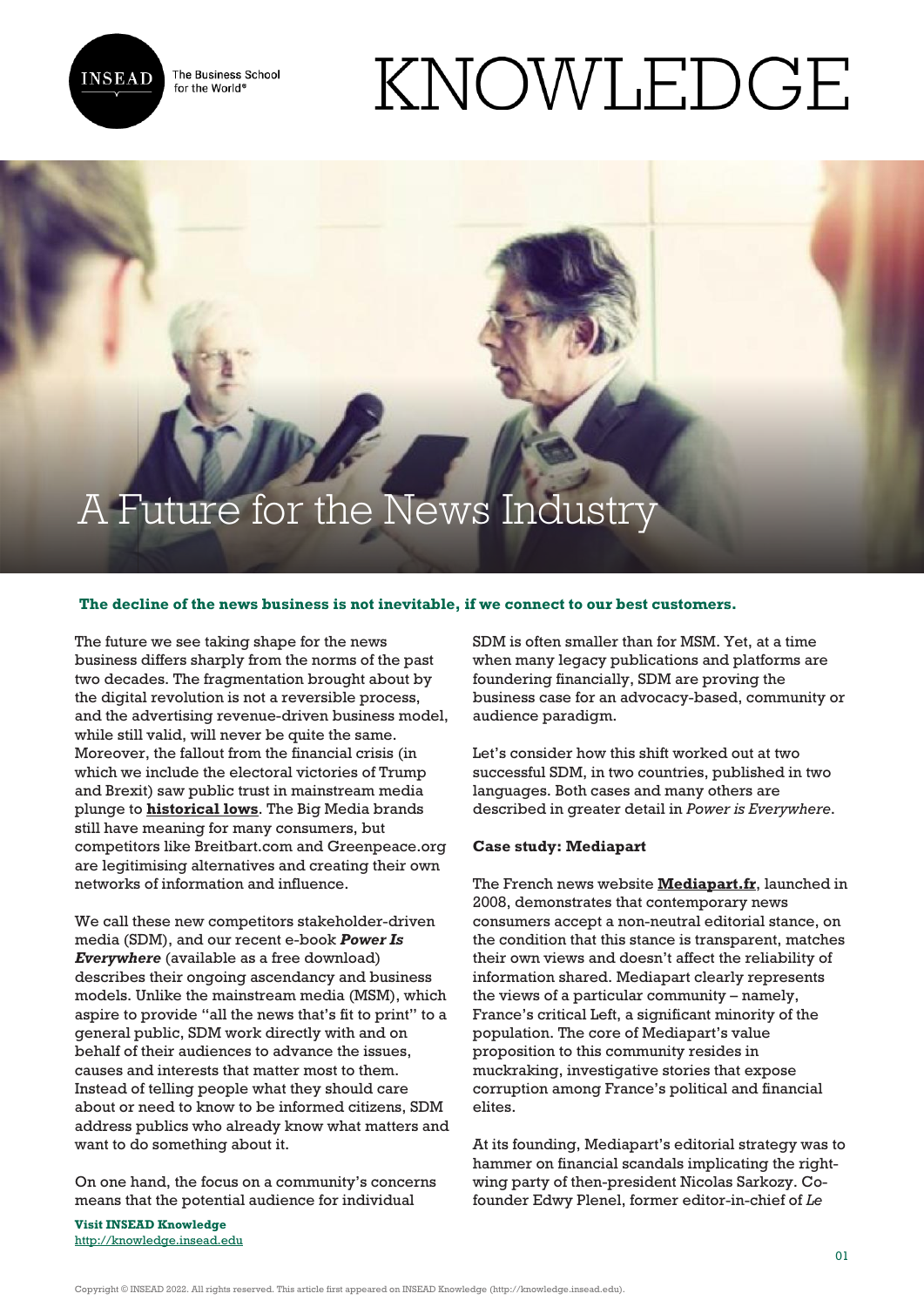*Monde*, supported the strategy by raiding Paris's newsrooms of leading investigative reporter, and paid their salaries with the savings in printing and distribution costs inherent to online publication. Consequently, Mediapart's investigative abilities distinguish it from the corporate media that dominate the news industry in France, as well as from the relatively independent dailies (*Le Monde* and *Libération*) whose downsized capacity increasingly forces them to rely more on style than substance. The rest of the Paris press reports and comments on events. Mediapart drives them.

The strategy paid off when Mediapart turned its attention to the Socialist government that succeeded Sarkozy's administration. In 2012, the site broke the news that Junior Minister for the Budget Jérôme Cahuzac had, for years, held undeclared offshore bank accounts. The following year, Mediapart announced that it had reached the landmark of 100,000 subscribers. Like its closest competitor, the weekly, print-only *Le Canard Enchaîné*, Mediapart had shown itself to be necessary reading, not only for its first, highly politicised base, but also for the elite it covers.

Mediapart is cheaper than the daily and weekly heritage journals it competes with, and provides better insight in both headline and trend stories. Another way was to create a platform open enough to allow for regular and substantial user-generated content. Mediapart's blog platform, accessible to all subscribers, has hosted high-level French content from actors like former European Parliament deputy and neo-Keynesian economist Liem Hoang-Ngoc, an advisor to French presidential candidate Jean-Luc Mélenchon. The editorial staff selects the best blogs daily and promotes them on the home page.

The chief takeaway of Mediapart's success story is that consumers are ready to pay for good investigative journalism, as long as:

• It cannot be obtained elsewhere for free, and value is added through presentation and access to data (like source documents).

• The price is reasonable and affordable.

• The content defends the users' point of view – not just in tone, but also in substance. Other viewpoints are not excluded, but neither are they defended. (In fact, they may be ridiculed.)

• The media also provides them with a platform for their own views.

## **From niche to community: Responsible-Investor.com**

SDM are hardly restricted to the political arena. For instance, **[Responsible-Investor.com](https://www.responsible-investor.com/)** is dedicated to "responsible investing, ESG [environmental, social and governance issues] and sustainable

**Visit INSEAD Knowledge** <http://knowledge.insead.edu>

finance for institutional investors". The site and its readers, in effect, are *de facto* partners in a common enterprise whose goal is two-fold: Succeed in the securities markets, while helping to take socially responsible investment mainstream. Additionally, Responsible-Investor.com helps police an emerging sector, exposing scams that target its users. Meanwhile, it supplies information that professionals can use to explain and justify what they do to colleagues and bosses. These key services are valuable enough to ensure Responsible-investor a profitable subscriber base.

The services are leveraged further through a steady series of conferences, which provide attendees with additional information, as well as the opportunity to widen their networks in the field. Managing Editor Hugh Wheelan calls the conferences "business development that pays", because they also drive subscriptions, open new avenues to content and sources, and reinforce the brand.

Responsible-investor.com suggests part of the answer to the threat of fake news. There are publics who can't afford the luxury of believing in lies or wishful thinking. (You will find others in *Power is Everywhere*.) The clearest path to success for SDM is to provide those publics with essential facts and insight, whether or not the authors or the audience like their meaning. One of the reasons that *The Economist* captured the U.S. audience of *Businessweek* is that *The Economist*, unlike its competitor, foresaw the financial crisis well before 2007.

#### **Food for action, not merely thought**

Responsible-Investor.com and Mediapart share a strong sense of mission that unites them with their audiences. Subscribers feel they are active contributors to a community that reflects – and works together to promote – their values. Their connection to the content goes far beyond opening a magazine or clicking on a link to an article. They rely on it to act in a turbulent time.

Only a few years ago, the rise of mission-driven SDM caused shock and disdain among MSM managers. SDM were "biased" or "stupid" or Internet trash. Both the rise of hard-right populism, supported by SDM like Breitbart.com, and the emergence of investigative journalism among NGOs like Greenpeace, have shattered that condescension. *The New York Times* has pivoted from the voice of mainstream consensus to the shield of opposition to Trumpism, and become a defender of facts against alternative facts. It is gaining subscribers by doing so.

This will not be an easy passage for many MSM. If they get it wrong, like France's *Le Figaro*, which

Copyright © INSEAD 2022. All rights reserved. This article first appeared on INSEAD Knowledge (http://knowledge.insead.edu).